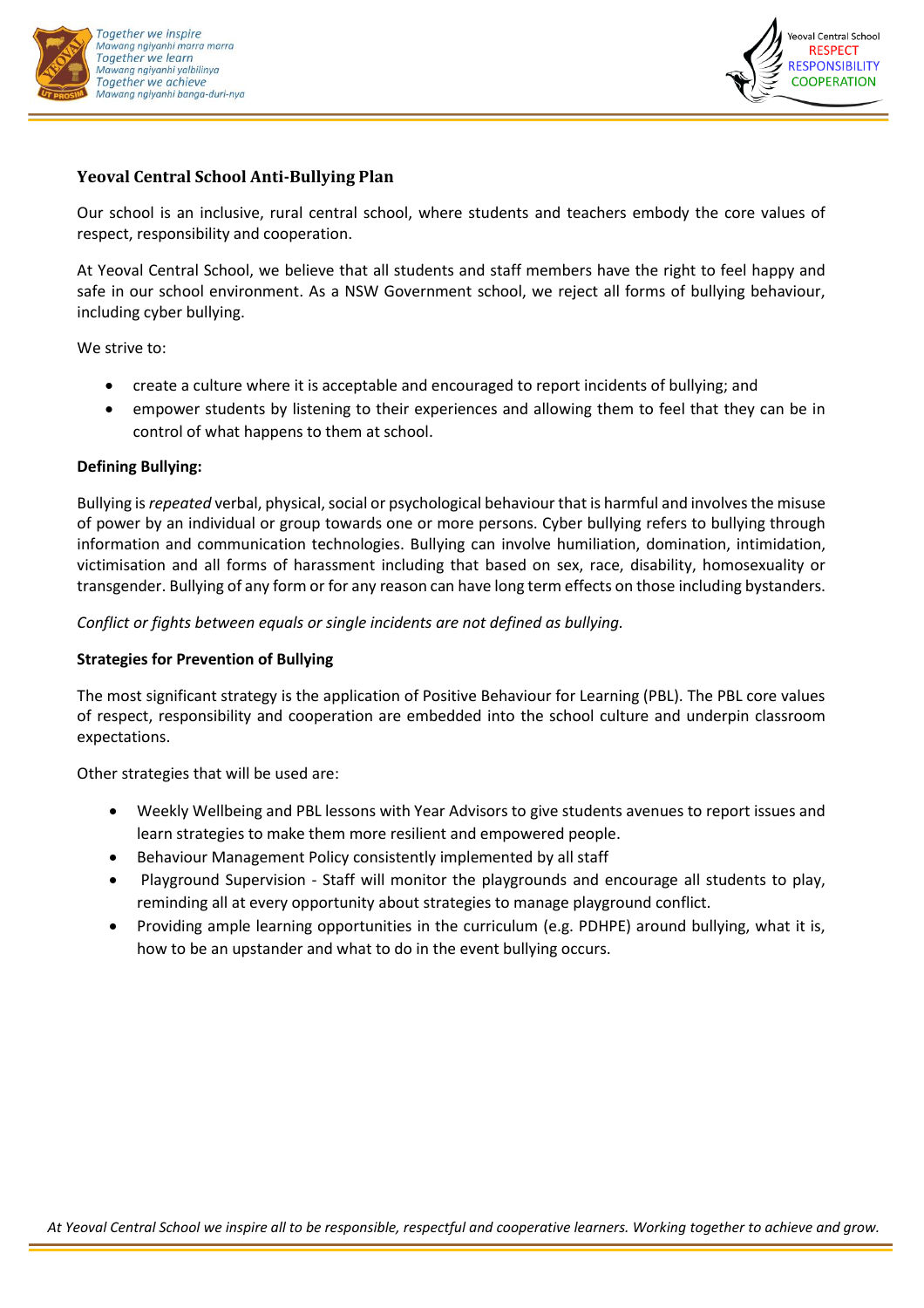



## **YCS Procedures**

The prevention of bullying is the responsibility of everyone in our school.

| Personnel                     | Responsibility                                                                                                                                                                                                                                                                                                                                                                                                                                                                                                                                                                                                                                                                                                                                                                                                                                                                                                                                                                                       |
|-------------------------------|------------------------------------------------------------------------------------------------------------------------------------------------------------------------------------------------------------------------------------------------------------------------------------------------------------------------------------------------------------------------------------------------------------------------------------------------------------------------------------------------------------------------------------------------------------------------------------------------------------------------------------------------------------------------------------------------------------------------------------------------------------------------------------------------------------------------------------------------------------------------------------------------------------------------------------------------------------------------------------------------------|
| Students                      | Follow the school Behaviour Management policy.<br>$\bullet$<br>Be assertive-Tell the "bully" that they do not like the behaviour, how<br>it makes them feel and they must tell a teacher about it if the person<br>continues.<br>Say "No to Bullying!"<br>٠<br>See a teacher, if you or someone else is being bullied.<br>٠<br>Respect individual difference and diversity.<br>$\bullet$<br>Empathise with all members of their community.<br>Respond to incidences of bullying as per the Behaviour Management<br>$\bullet$<br>policy.<br>Be responsible digital citizens.<br>Not to bully others.<br>$\bullet$                                                                                                                                                                                                                                                                                                                                                                                     |
| <b>Parents and Caregivers</b> | Watch for signs their child may be being bullied;<br>$\bullet$<br>Treat members of their own family with respect, empathy and<br>tolerance modelling appropriate behaviours within the home.<br>Model appropriate behaviour within the school grounds and in the<br>$\bullet$<br>town surrounds.<br>Teach anger management skills within the home.<br>Teach their child how to respect, empathise and tolerate those<br>٠<br>around them in as many situations as possible.<br>Teach their child how to be assertive and to use assertive language<br>$\bullet$<br>in situations that require it.<br>Notify the school when incidences of bullying are suspected.<br>٠<br>Encourage their child to discuss bullying, what it is and how best to<br>respond to it. Support their child through the appropriate manner of<br>dealing with bullying.<br>Work collaboratively with the school to resolve issues.<br>٠<br>Refrain from becoming involved with other student's or family's<br>٠<br>issues. |
| <b>Teaching Staff</b>         | Embed the anti-bullying message within their core teaching.<br>$\bullet$<br>Always behave in a manner that models the core values of Respect,<br>Responsibility and Cooperation demonstrating the ethos of the anti-<br>bullying message.<br>Respect and support students in all aspects of their learning.<br>Respond in an appropriate and timely manner to incidents of bullying<br>according to this document and the school's Behaviour Management<br>Policy<br>Be proactive and vigilant.<br>$\bullet$<br>Be approachable, informed and understanding of all students.<br>Avoid labelling students.<br>Give feedback to parents in a timely manner according to the Anti-<br><b>Bullying Plan.</b>                                                                                                                                                                                                                                                                                             |

*At Yeoval Central School we inspire all to be responsible, respectful and cooperative learners. Working together to achieve and grow.*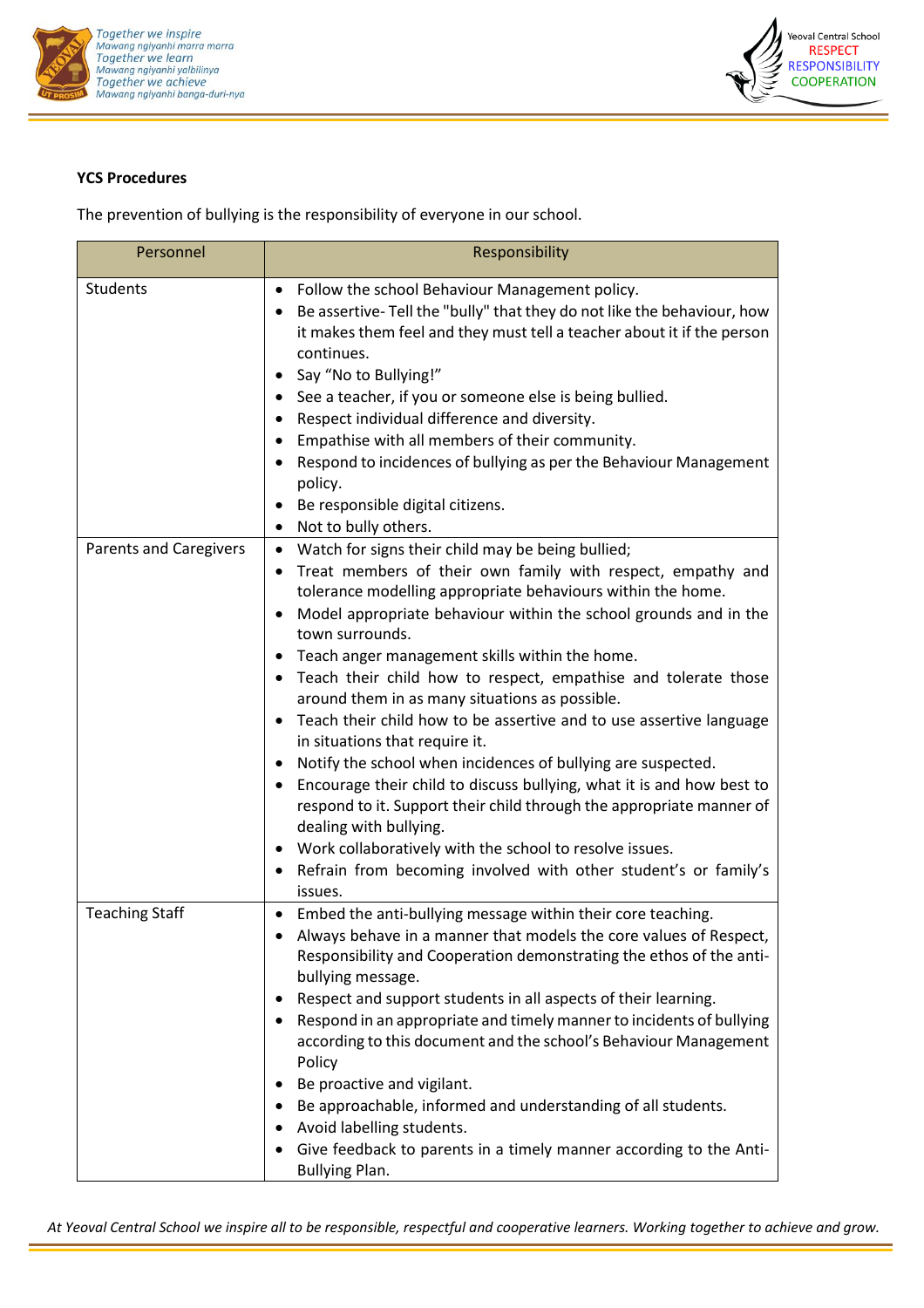



|                         | • Follow the procedures outlined in the relevant Appendix 1 flow<br>chart.<br>Provide students with strategies to respond to incidents of bullying,<br>$\bullet$<br>inform students about their responsibilities as members of the<br>school community with regard to their behaviour, and teach<br>students via regular (PBL, Anti Bullying and PDHPE) lessons what<br>bullying and bystander behaviour is and how they can positively<br>impact incidents of bullying by how they respond. |
|-------------------------|----------------------------------------------------------------------------------------------------------------------------------------------------------------------------------------------------------------------------------------------------------------------------------------------------------------------------------------------------------------------------------------------------------------------------------------------------------------------------------------------|
| Non-teaching Staff      | Report all incidences of bullying to teachers in a timely manner<br>$\bullet$<br>Always model expected behaviours of our PBL core values<br>$\bullet$                                                                                                                                                                                                                                                                                                                                        |
| Principal and Executive | Always model expected behaviours of our PBL core values<br>$\bullet$<br>To follow up on sustained and consistent incidents of bullying in a<br>$\bullet$<br>timely manner in accordance with the School Behaviour Policy and<br>the school's Anti-Bullying plan.                                                                                                                                                                                                                             |
|                         | Ensure that the plan is readily accessible to all members of the Yeoval<br>$\bullet$<br>Central School by informing all its members bi-annually about the<br>Anti-bullying Plan and Behaviour Management Policy via the school<br>newsletter and posting the plan on the school's web site.<br>Ensure that the school's timetable allows for time with Year Advisors<br>$\bullet$                                                                                                            |
|                         | weekly for PBL lessons and wellbeing content<br>Offer support for all involved.<br>$\bullet$                                                                                                                                                                                                                                                                                                                                                                                                 |
|                         | Follow the procedures outlined in the relevant Appendix 1 flow<br>$\bullet$<br>chart.                                                                                                                                                                                                                                                                                                                                                                                                        |
|                         | Give feedback to parents in a timely manner according to the Anti-<br>$\bullet$<br>Bullying plan.                                                                                                                                                                                                                                                                                                                                                                                            |
|                         | Promote Anti Bullying Plan across the Key Learning Areas<br>٠                                                                                                                                                                                                                                                                                                                                                                                                                                |
|                         | Ensure the appropriate processes are followed in accordance with<br>٠<br>the Anti-Bullying Plan.                                                                                                                                                                                                                                                                                                                                                                                             |
|                         | Avoid labelling students.<br>$\bullet$                                                                                                                                                                                                                                                                                                                                                                                                                                                       |
|                         | Promote the school policies and values regularly via the school<br>website, Facebook page, newsletters.                                                                                                                                                                                                                                                                                                                                                                                      |

Yeoval Central School is committed to all students being known, valued and cared for through the systematic implantation of PBL and a school wide Wellbeing framework.

Appendix 1 contains a flow chart to assist teachers in ensuring that any incidences of bullying are dealt with consistently and appropriately.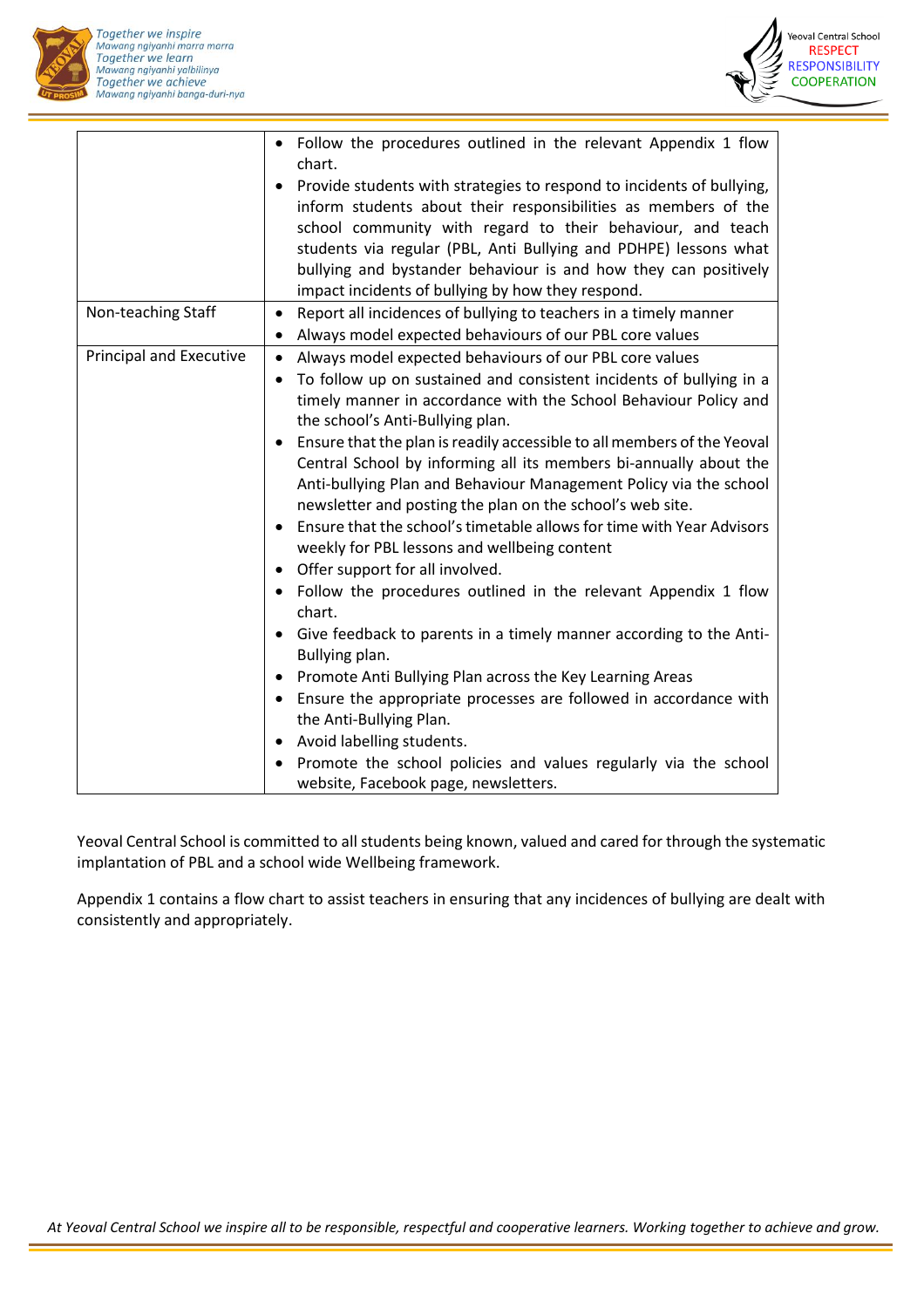



## **Important Contact Information**

Senior Constable Craig Skene - NSW Police – School and Youth Liaison Police Officer – Dubbo

Yeoval Central School Counsellor 68464004

Kids' Helpline 1800 551 800

Child Wellbeing Unit 1300 480 420

24hr Mental Health Hotline 1800 332 388

Child and Adolescent Mental Health 1800 011 511

Websites

Youth Beyond Blue [www.beyondblue.org.au](http://www.beyondblue.org.au/)

Bullying No Way [www.bullyingnoway.gov.au](http://www.bullyingnoway.gov.au/)

Reach Ou[t www.au.reachout.com](http://www.au.reachout.com/)

Kids' Helpline [www.kidshelp.com.au](http://www.kidshelp.com.au/)

Black Dog Institute [www.blackdoginstitue.org.au](http://www.blackdoginstitue.org.au/)

Keeping Them Saf[e www.keepthemsafe.nsw.gov.au](http://www.keepthemsafe.nsw.gov.au/)

Head Space [www.headspace.org.au/](http://www.headspace.org.au/)

NSW DoE Anti – bullying<https://antibullying.nsw.gov.au/>

#### **Resources**

Yeoval Central School Behaviour Management Policy

Bullying: Preventing and Responding to Student Bullying In Schools Policy. - 2011 – Reference No PD/2010/0415/V01

#### **Policy created:**

October 2019

Natasha Freeth, Alana Kerin, Nicole Bliss

Endorsed by the Executive, P&C and SRC

NB. To induct staff

**Policy to be reviewed:**

October 2020